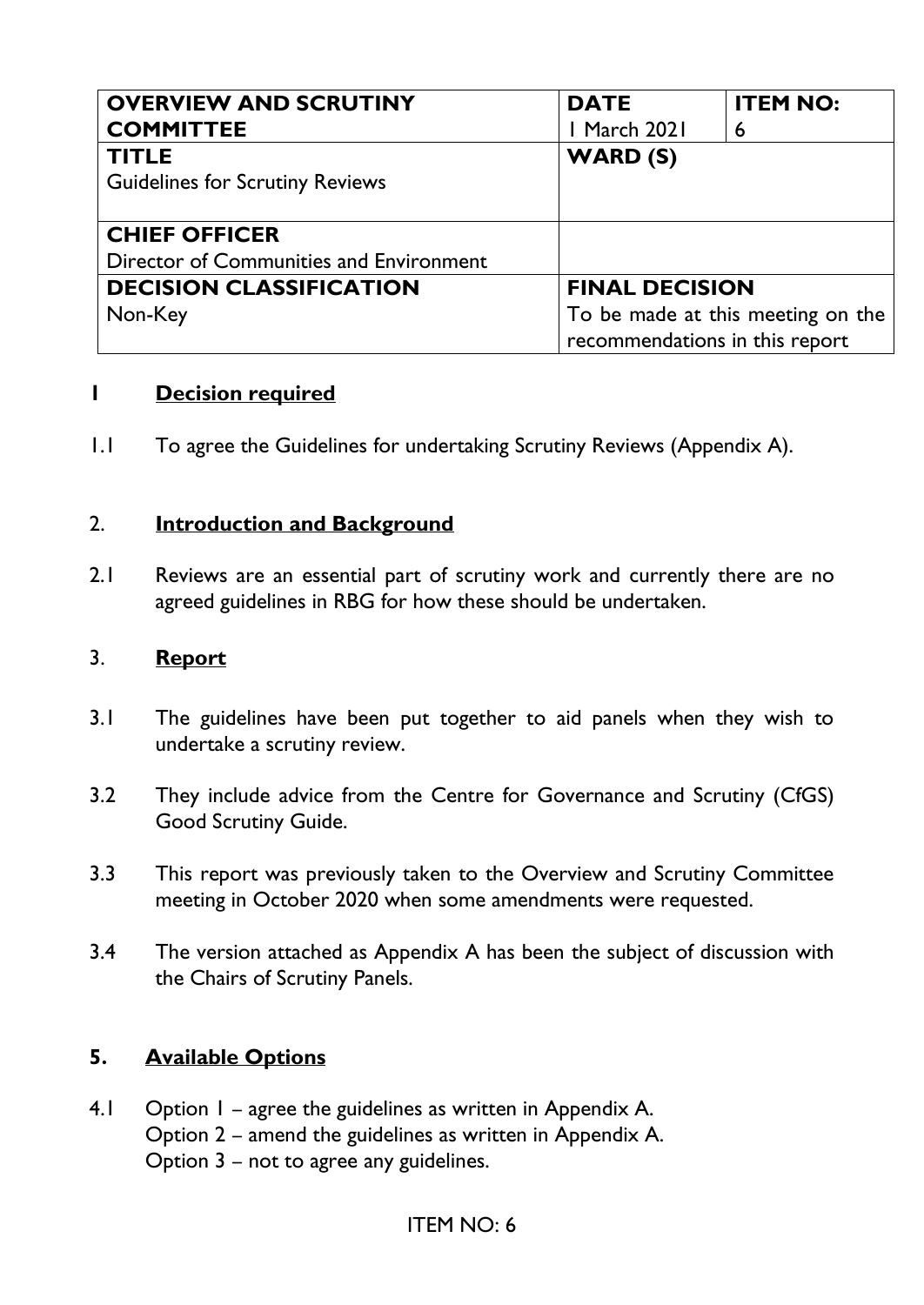## **5. Preferred Option**

5.1 Option 1.

### 6. **Reasons for Recommendations**

6.1 It is important that some guidelines are introduced to ensure that there is parity across all panels when undertaking a review.

### **7. Cross-Cutting Issues and Implications**

| <b>Issue</b>                                       | <b>Implications</b>                                                                                                                                                                                                                                                                                                                                                                                                                                                            | Sign-off                                                                                         |
|----------------------------------------------------|--------------------------------------------------------------------------------------------------------------------------------------------------------------------------------------------------------------------------------------------------------------------------------------------------------------------------------------------------------------------------------------------------------------------------------------------------------------------------------|--------------------------------------------------------------------------------------------------|
| <b>Legal including</b><br>Human Rights<br>Act      | Section 21 of the Local Government Act<br>2000 sets out the functions of overview<br>and scrutiny committees including making<br>reports or recommendations to the<br>authority or the executive with respect<br>to the discharge of any functions.<br>From a corporate governance<br>perspective, the introduction of legally<br>compliant guidelines for scrutiny reviews<br>would strengthen the arrangements for<br>effective overview and scrutiny within the<br>Council. | John<br>Scarborough,<br>Director of Legal<br>Services,<br>18 February<br>2021                    |
| <b>Finance and</b><br>other resources<br>including | There are no direct financial implications<br>arising from this report.                                                                                                                                                                                                                                                                                                                                                                                                        | Damon Cook,<br>Director of<br>Finance,<br>18 February<br>2021                                    |
| <b>Equalities</b>                                  | There are no equalities issues arising from<br>this report.                                                                                                                                                                                                                                                                                                                                                                                                                    | Veronica Johnson,<br>Head of<br>Corporate<br>Governance &<br>Democratic<br>Services.<br>12/02/21 |